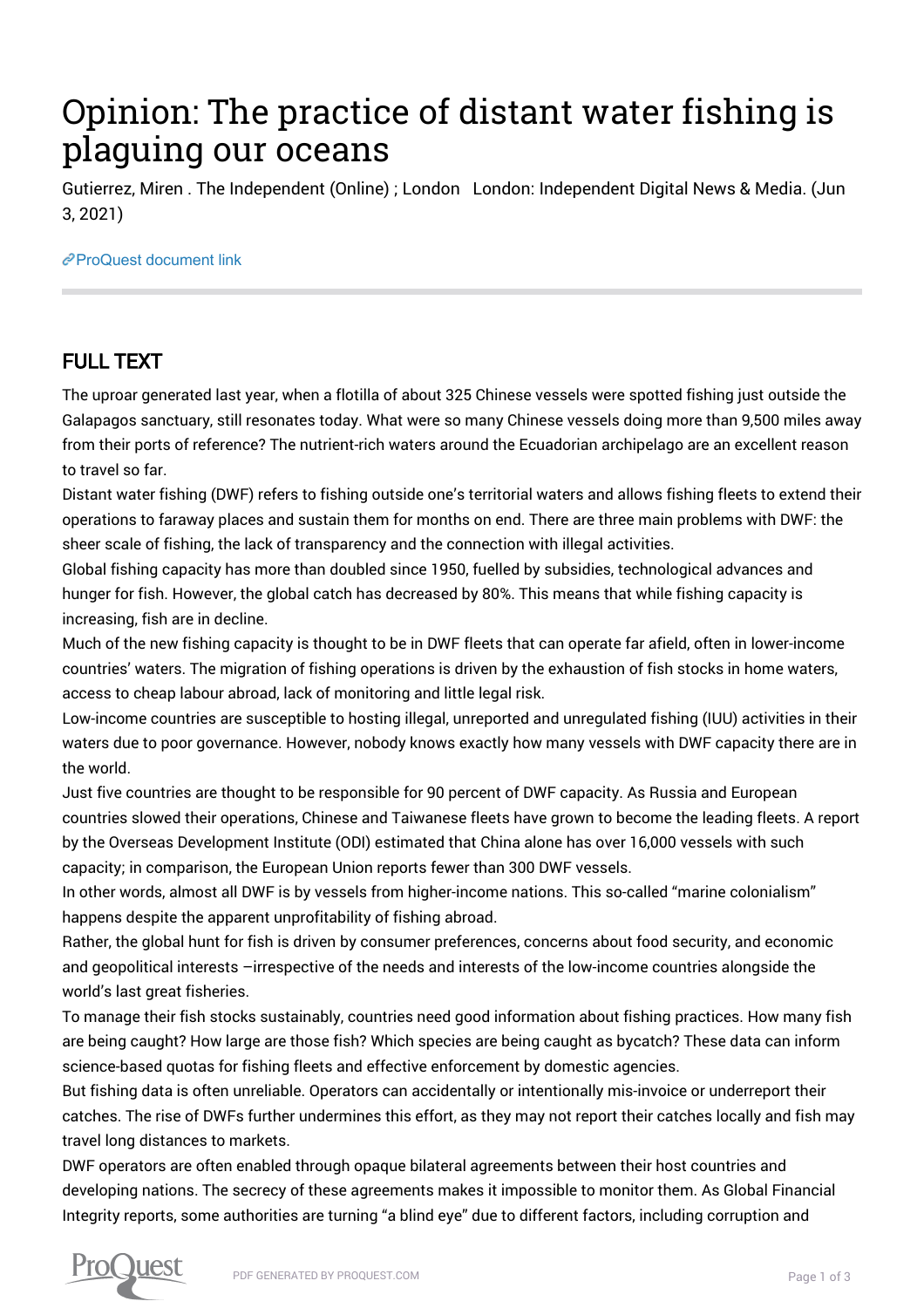"checkbook diplomacy," where fisheries' access is traded for development projects. This creates conditions for illegal, unreported, and unregulated fishing.

In a 2018 report, ODI explored current efforts to support monitoring and enforcement of fisheries, including using new resources such as big datasets, satellite imagery and machine learning. So far, there is no single, public global fisheries information tool.

Private initiatives tackling IUU fishing have seen their potential undermined by the limited size and insufficient quality of their datasets and lack of collaboration. Automatic identification systems (AIS) data - a tracking system that records dynamic vessel information as it moves from one place to another - are useful, but vessels can withhold AIS data to hide their operations.

DWF fleets are often connected with illicit activities ranging from fishing in other nations' waters without approval, vessels misrepresenting their fishing activity or fishing to the detriment of an ecosystem.

Whilst exclusive economic zones protect the waters within 200 nautical miles of the coast, ships outside of these zones escape local jurisdictions as they are in international waters. A ship in international waters is governed by the laws of the country to which they are registered. As a result, a Chinese or Russian ship just outside Ecuador's or Senegal's exclusive economic zone is governed by Chinese or Russian law –which has scant respect for the diets or jobs of local fishing communities.

Many DWF vessels choose a flag of convenience. In this case, they are registered with one country but owned by citizens of another country. The biggest registries -including Panama, Liberia, and the Marshall Islands, which concentrate 40 percent of the world's fleet –generate a stream of profits from these fleets but exert little oversight. Opaque registration and ownership structures allow money laundering and other illicit activities to go unchecked. A 2019 C4ADS investigation of 29 IUU fishing networks indicated that 60 percent of IUU fishing intersected with customs fraud, human trafficking, drug-trafficking, organised crime, money laundering or tax evasion.

IUU fishing harms ecologies, livelihoods, and the food security of coastal communities, which "bear the greatest burden" of IUU fishing. Economic loss from IUU equals tens of billions of pounds yearly, including lost tax revenue, onshore fishing industry jobs, and depletion of food supplies. An ODI report in 2016 estimated that, with the right policies to limit IUU fishing, more than 300,000 much-needed new jobs could be created in West Africa.

The combination of the scale of fishing and lack of transparency is catastrophic, enabling overfishing and a range of illegal activities. Ecuador recently seized shark fins from 30,000 killed sharks destined to Asian markets. In some Latin American countries, local populations of valued species like squid and sea cucumber are being annihilated. Excess DWF capacity is employed to remove competition from the oceans; some species such as dolphins are being decimated.

The solutions are, firstly, greater transparency and monitoring to inform a response. Secondly, a drastic reduction of the fleets –especially the megafleets from China and other fishing nations. Finally, severe persecution of IUU activity, making it too risky to partake in. Action has been postponed as a result of the Covid-19 crisis, but time is running out for fish stocks and fishing communities.

Miren Gutierrez is a leading Climate &Sustainability researcher at the Overseas Development Institute

## DETAILS

| Subject:                  | Money laundering; Fishing; Food security; Fisheries; Low income groups;<br>Commercial fishing; Fish |
|---------------------------|-----------------------------------------------------------------------------------------------------|
| Location:                 | China Ecuador                                                                                       |
| <b>Publication title:</b> | The Independent (Online); London                                                                    |
| <b>Publication year:</b>  | 2021                                                                                                |